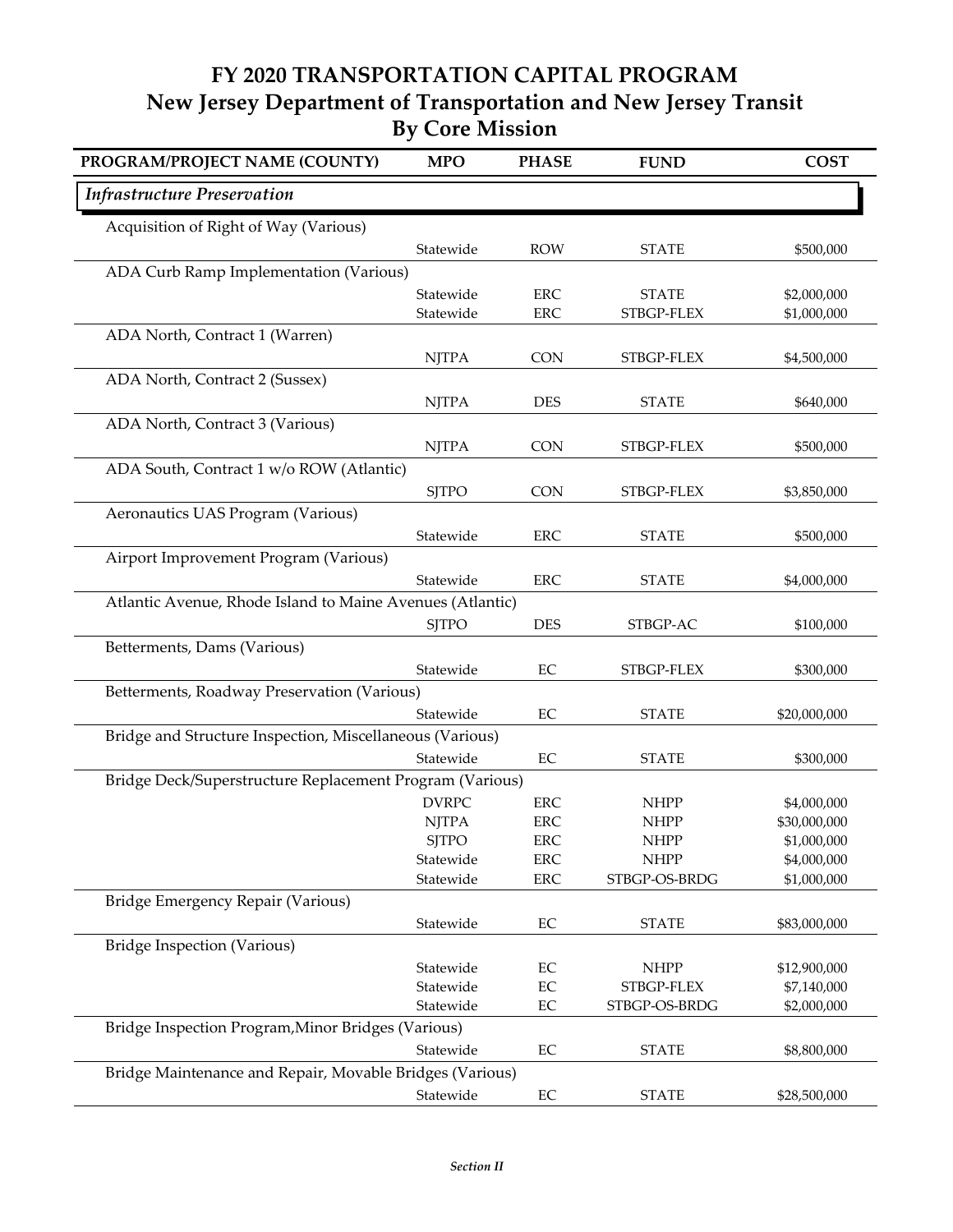| PROGRAM/PROJECT NAME (COUNTY)                                    | <b>MPO</b>   | <b>PHASE</b> | <b>FUND</b>   | <b>COST</b>  |
|------------------------------------------------------------------|--------------|--------------|---------------|--------------|
| Bridge Maintenance Fender Replacement (Various)                  |              |              |               |              |
|                                                                  | Statewide    | <b>ERC</b>   | <b>NHPP</b>   | \$14,000,000 |
|                                                                  | Statewide    | <b>ERC</b>   | STBGP-FLEX    | \$4,000,000  |
| Bridge Maintenance Scour Countermeasures (Various)               |              |              |               |              |
|                                                                  | Statewide    | <b>ERC</b>   | <b>NHPP</b>   | \$5,000,000  |
|                                                                  | Statewide    | <b>ERC</b>   | STBGP-FLEX    | \$4,000,000  |
| Bridge Management System (Various)                               |              |              |               |              |
|                                                                  | Statewide    | EC           | STBGP-FLEX    | \$1,250,000  |
| Bridge Preventive Maintenance (Various)                          |              |              |               |              |
|                                                                  | Statewide    | $\rm EC$     | <b>NHPP</b>   | \$25,000,000 |
|                                                                  | Statewide    | $\rm EC$     | <b>STATE</b>  | \$40,000,000 |
|                                                                  | Statewide    | $\rm EC$     | STBGP-FLEX    | \$10,000,000 |
| Bridge Replacement, Future Projects (Various)                    |              |              |               |              |
|                                                                  | Statewide    | <b>ERC</b>   | <b>NHPP</b>   | \$1,000,448  |
|                                                                  | Statewide    | <b>ERC</b>   | <b>STATE</b>  | \$1,326,000  |
| Bridge Scour Countermeasures (Various)                           |              |              |               |              |
|                                                                  |              | <b>ERC</b>   | <b>STATE</b>  |              |
|                                                                  | Statewide    |              |               | \$200,000    |
| Camden County Bus Purchase (Camden)                              |              |              |               |              |
|                                                                  | <b>DVRPC</b> | $\rm EC$     | <b>CMAQ</b>   | \$1,694,000  |
| Chelsea and Albany Avenues (Atlantic)                            |              |              |               |              |
|                                                                  | <b>SJTPO</b> | <b>CON</b>   | STBGP-AC      | \$1,000,000  |
| Construction Inspection (Various)                                |              |              |               |              |
|                                                                  | Statewide    | EC           | <b>STATE</b>  | \$11,000,000 |
| Construction Program IT System (TRNS.PORT) (Various)             |              |              |               |              |
|                                                                  | Statewide    | $\rm EC$     | <b>STATE</b>  | \$1,300,000  |
| CR 508 (Central Avenue), Bridge over City Subway (Essex)         |              |              |               |              |
|                                                                  | <b>NJTPA</b> | $\rm PE$     | STBGP-NY/NWK  | \$500,000    |
| CR 563 (Tilton Road), Coolidge Avenue to Delilah Road (Atlantic) |              |              |               |              |
|                                                                  | <b>SJTPO</b> | CON          | STBGP-AC      | \$2,300,000  |
| Culvert Replacement Program (Various)                            |              |              |               |              |
|                                                                  | Statewide    | ERC          | <b>STATE</b>  | \$4,000,000  |
|                                                                  | Statewide    | <b>ERC</b>   | STBGP-FLEX    | \$1,000,000  |
| Cumberland County Federal Road Program (Cumberland)              |              |              |               |              |
|                                                                  | <b>SJTPO</b> | <b>CON</b>   | STBGP-B5K200K | \$2,100,000  |
| DBE Supportive Services Program (Various)                        |              |              |               |              |
|                                                                  |              |              |               |              |
|                                                                  | Statewide    | EC           | STBGP-FLEX    | \$500,000    |
| Delaware & Raritan Canal Bridges (Mercer)                        |              |              |               |              |
|                                                                  | Statewide    | ERC          | STBGP-FLEX    | \$8,350,000  |
| Design, Emerging Projects (Various)                              |              |              |               |              |
|                                                                  | Statewide    | <b>DES</b>   | <b>STATE</b>  | \$17,000,000 |
|                                                                  | Statewide    | <b>DES</b>   | STBGP-FLEX    | \$1,000,000  |
| Design, Geotechnical Engineering Tasks (Various)                 |              |              |               |              |
|                                                                  | Statewide    | <b>DES</b>   | <b>STATE</b>  | \$500,000    |
| Disadvantaged Business Enterprise (Various)                      |              |              |               |              |
|                                                                  | Statewide    | $\rm EC$     | STBGP-FLEX    | \$100,000    |
| Drainage Rehabilitation & Improvements (Various)                 |              |              |               |              |
|                                                                  | Statewide    | EC           | STBGP-FLEX    | \$20,000,000 |
|                                                                  |              |              |               |              |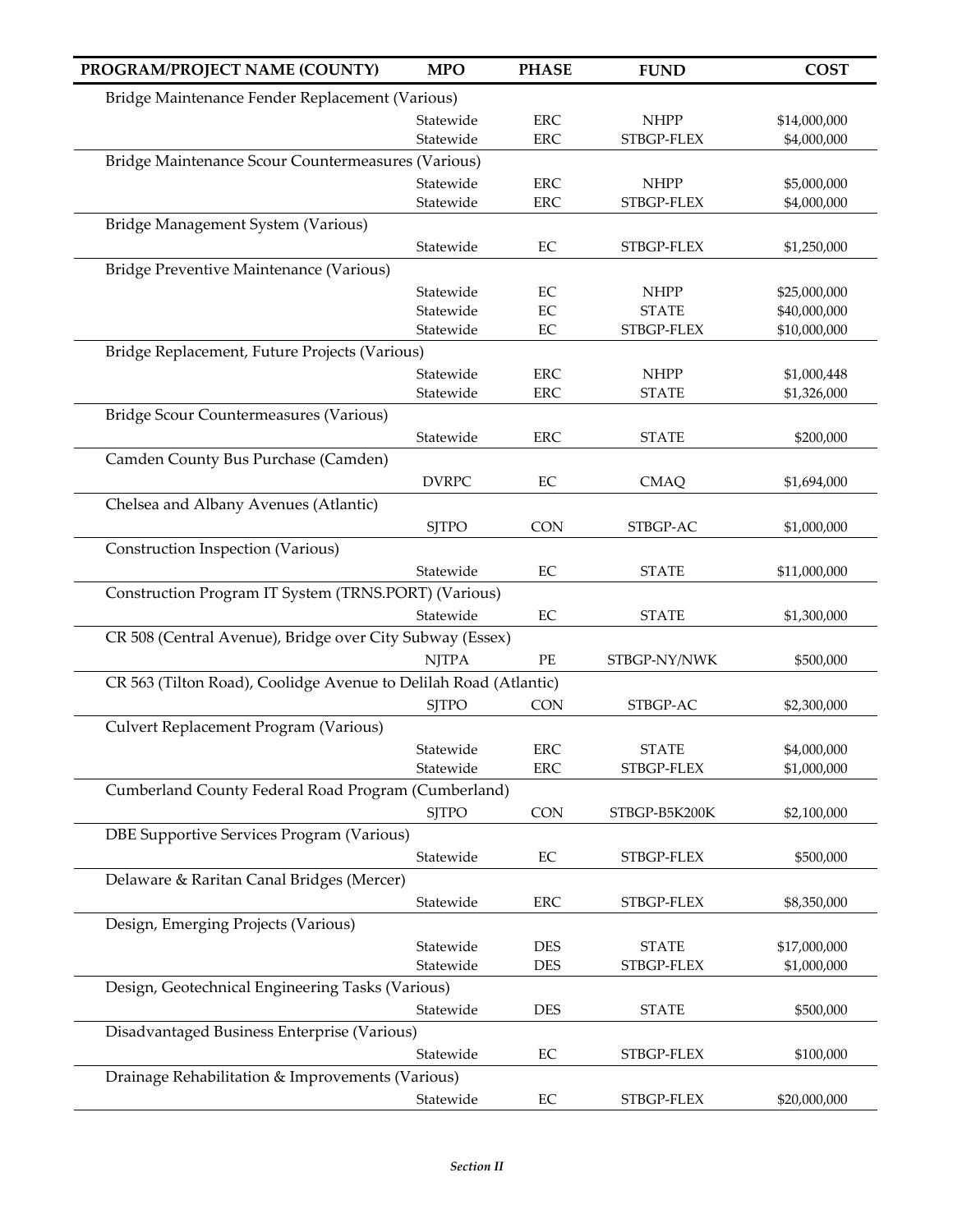| PROGRAM/PROJECT NAME (COUNTY)                                                               | <b>MPO</b>   | <b>PHASE</b> | <b>FUND</b>   | <b>COST</b>  |
|---------------------------------------------------------------------------------------------|--------------|--------------|---------------|--------------|
| Drainage Rehabilitation and Maintenance, State (Various)                                    |              |              |               |              |
|                                                                                             | Statewide    | $\rm EC$     | <b>STATE</b>  | \$15,000,000 |
| Duck Island Landfill, Site Remediation (Mercer)                                             |              |              |               |              |
|                                                                                             | <b>DVRPC</b> | $\rm EC$     | <b>STATE</b>  | \$100,000    |
| DVRPC, Future Projects (Various)                                                            |              |              |               |              |
|                                                                                             | <b>DVRPC</b> | <b>ERC</b>   | STBGP-PHILA   | \$4,414,000  |
| <b>Electrical Facilities (Various)</b>                                                      |              |              |               |              |
| Electrical Load Center Replacement, Statewide (Various)                                     | Statewide    | EC           | <b>STATE</b>  | \$7,000,000  |
|                                                                                             | Statewide    | <b>ERC</b>   | <b>STATE</b>  | \$5,000,000  |
| Environmental Investigations (Various)                                                      |              |              |               |              |
|                                                                                             | Statewide    | $\rm EC$     | <b>STATE</b>  | \$7,500,000  |
| Environmental Project Support (Various)                                                     |              |              |               |              |
|                                                                                             | Statewide    | <b>ERC</b>   | <b>STATE</b>  | \$1,000,000  |
| F.R.E.C. Access Road, Bridge over Toms River (Ocean)                                        |              |              |               |              |
|                                                                                             | <b>NJTPA</b> | <b>ROW</b>   | STBGP-OS-BRDG | \$100,000    |
| Garden State Parkway Interchange 83 Improvements (Ocean)                                    |              |              |               |              |
|                                                                                             | <b>NJTPA</b> | PE           | STBGP-NY/NWK  | \$1,000,000  |
| Gloucester County Bus Purchase (Gloucester)                                                 |              |              |               |              |
|                                                                                             | <b>DVRPC</b> | <b>CON</b>   | <b>CMAQ</b>   | \$238,000    |
| Guiderail Upgrade (Various)                                                                 |              |              |               |              |
|                                                                                             | Statewide    | $\rm EC$     | <b>NHPP</b>   | \$1,000,000  |
|                                                                                             | Statewide    | EC           | <b>STATE</b>  | \$2,500,000  |
| Hamilton Road, Bridge over Conrail RR (Somerset)                                            | <b>NJTPA</b> | <b>DES</b>   | STBGP-OS-BRDG | \$1,100,000  |
| High-Mast Light Poles (Various)                                                             |              |              |               |              |
|                                                                                             | Statewide    | <b>ERC</b>   | <b>NHPP</b>   | \$1,000,000  |
|                                                                                             | Statewide    | <b>ERC</b>   | STBGP-FLEX    | \$1,000,000  |
| Hook Road (CR 551), Phase 3 (Salem)                                                         |              |              |               |              |
|                                                                                             | <b>SJTPO</b> | <b>CON</b>   | STBGP-FLEX    | \$1,500,000  |
| <b>Interstate Service Facilities (Various)</b>                                              |              |              |               |              |
|                                                                                             | Statewide    | EC           | <b>STATE</b>  | \$525,000    |
| Job Order Contracting Infrastructure Repairs, Statewide (Various)                           |              |              |               |              |
|                                                                                             | Statewide    | EC           | STBGP-FLEX    | \$10,000,000 |
| Kaighn Avenue (CR 607), Bridge over Cooper River (Roadway and Bridge Improvements) (Camden) |              |              |               |              |
|                                                                                             | <b>DVRPC</b> | <b>CON</b>   | STBGP-PHILA   | \$8,051,000  |
| Kapkowski Road - North Avenue East Improvement Project (Union)                              |              |              |               |              |
|                                                                                             | <b>NJTPA</b> | CD           | <b>DEMO</b>   | \$510,000    |
| Landis Avenue, Mill Road to Rt 55 (Cumberland)                                              |              |              |               |              |
|                                                                                             | <b>SJTPO</b> | <b>CON</b>   | STBGP-B5K200K | \$1,295,000  |
| Landis Avenue, Phase 0, Main Road to Myrtle Street (Cumberland)                             | <b>SJTPO</b> | <b>DES</b>   | STBGP-B5K200K | \$100,000    |
| Legal Costs for Right of Way Condemnation (Various)                                         |              |              |               |              |
|                                                                                             | Statewide    | EC           | <b>STATE</b>  | \$1,600,000  |
| Lincoln Ave/Chambers Street (CR 626), Bridge over Amtrak & Assunpink Creek (Mercer)         |              |              |               |              |
|                                                                                             | <b>DVRPC</b> | <b>DES</b>   | STBGP-TRENTON | \$2,500,000  |
| Local Aid Grant Management System (Various)                                                 |              |              |               |              |
|                                                                                             | Statewide    | EC           | <b>STATE</b>  | \$200,000    |
|                                                                                             | Section II   |              |               |              |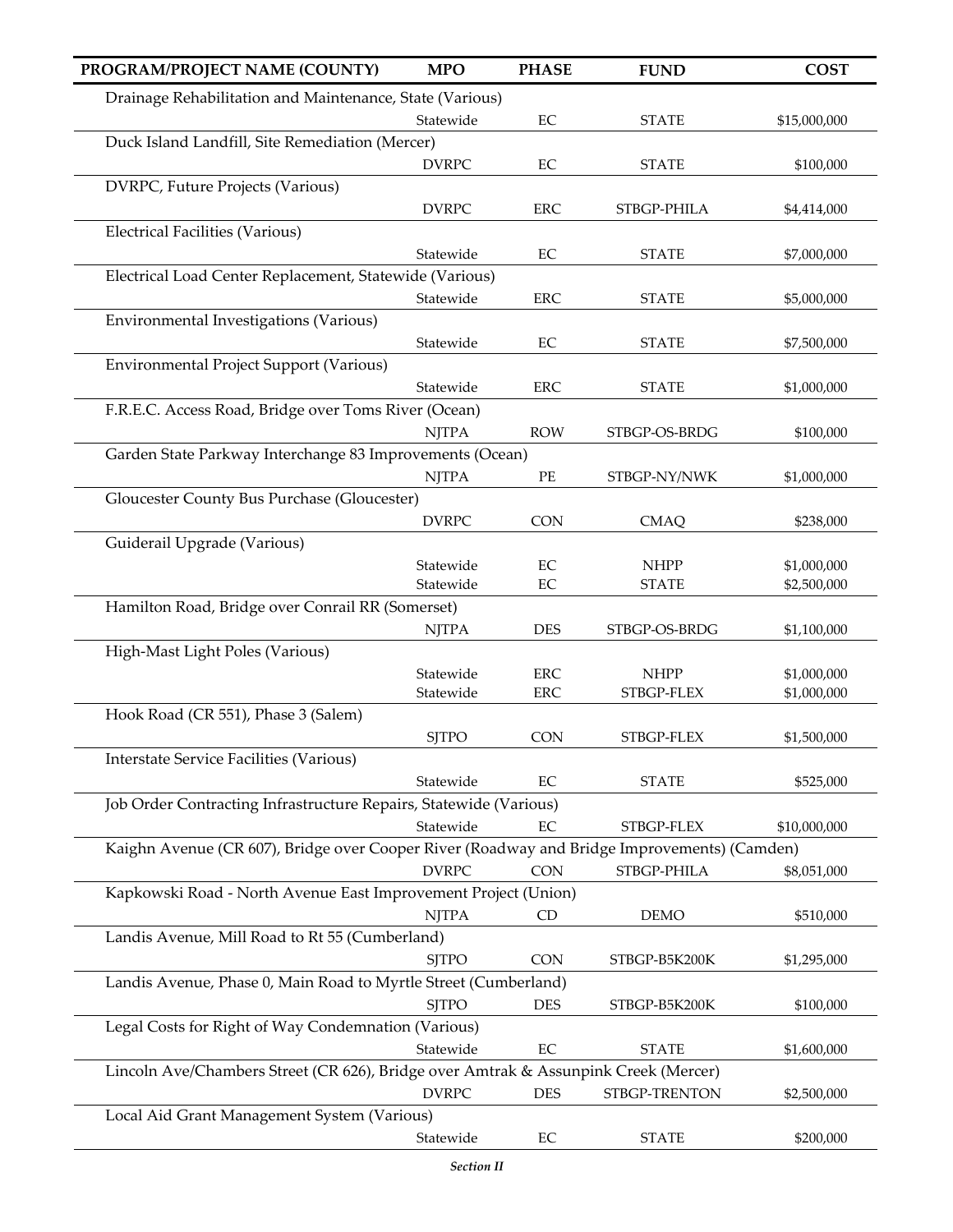| PROGRAM/PROJECT NAME (COUNTY)                                                       | <b>MPO</b>   | <b>PHASE</b> | <b>FUND</b>              | <b>COST</b>   |
|-------------------------------------------------------------------------------------|--------------|--------------|--------------------------|---------------|
| Local Aid, Infrastructure Fund (Various)                                            |              |              |                          |               |
|                                                                                     | Statewide    | <b>ERC</b>   | <b>STATE</b>             | \$7,500,000   |
| Local Aid, State Transportation Infrastructure Bank (Various)                       |              |              |                          |               |
|                                                                                     | Statewide    | <b>ERC</b>   | <b>STATE</b>             | \$22,600,000  |
| Local Bridges, Future Needs (Various)                                               |              |              |                          |               |
|                                                                                     | Statewide    | <b>ERC</b>   | <b>STATE</b>             | \$47,300,000  |
| Local Concept Development Support (Various)                                         |              |              |                          |               |
|                                                                                     | <b>DVRPC</b> | PLS          | STBGP-PHILA              | \$700,000     |
|                                                                                     | <b>NJTPA</b> | <b>PLS</b>   | STBGP-NY/NWK             | \$2,925,000   |
|                                                                                     | <b>SJTPO</b> | PLS          | STBGP-B5K200K            | \$275,000     |
| Local County Aid, DVRPC (Various)                                                   |              |              |                          |               |
|                                                                                     | <b>DVRPC</b> | <b>ERC</b>   | <b>STATE</b>             | \$32,668,917  |
| Local County Aid, NJTPA (Various)                                                   |              |              |                          |               |
|                                                                                     | <b>NJTPA</b> | <b>ERC</b>   | <b>STATE</b>             |               |
| Local County Aid, SJTPO (Various)                                                   |              |              |                          | \$105,502,141 |
|                                                                                     |              |              |                          |               |
|                                                                                     | <b>SJTPO</b> | <b>ERC</b>   | <b>STATE</b>             | \$23,078,942  |
| Local Freight Impact Fund (Various)                                                 |              |              |                          |               |
|                                                                                     | Statewide    | <b>ERC</b>   | <b>STATE</b>             | \$30,100,000  |
| Local Municipal Aid, DVRPC (Various)                                                |              |              |                          |               |
|                                                                                     | <b>DVRPC</b> | <b>ERC</b>   | <b>STATE</b>             | \$29,193,208  |
| Local Municipal Aid, NJTPA (Various)                                                |              |              |                          |               |
|                                                                                     | <b>NJTPA</b> | <b>ERC</b>   | <b>STATE</b>             | \$108,499,116 |
| Local Municipal Aid, SJTPO (Various)                                                |              |              |                          |               |
|                                                                                     | <b>SJTPO</b> | <b>ERC</b>   | <b>STATE</b>             | \$13,557,676  |
| Local Municipal Aid, Urban Aid (Various)                                            |              |              |                          |               |
|                                                                                     | Statewide    | <b>ERC</b>   | <b>STATE</b>             | \$10,000,000  |
| Maritime Transportation System (Various)                                            |              |              |                          |               |
|                                                                                     | Statewide    | EC           | <b>STATE</b>             | \$15,000,000  |
| Mercer County Bus Purchase (Mercer)                                                 |              |              |                          |               |
|                                                                                     | <b>DVRPC</b> | EC           | <b>CMAQ</b>              | \$756,000     |
| Metropolitan Planning (Various)                                                     |              |              |                          |               |
|                                                                                     | <b>DVRPC</b> | <b>PLS</b>   | $\mathcal{P}\mathcal{L}$ | \$2,538,000   |
|                                                                                     | <b>DVRPC</b> | PLS          | PL-FTA                   | \$700,000     |
|                                                                                     | <b>DVRPC</b> | PLS          | STBGP-PHILA              | \$1,850,000   |
|                                                                                     | <b>NJTPA</b> | PLS          | $\rm PL$                 | \$9,890,000   |
|                                                                                     | <b>NJTPA</b> | PLS          | PL-FTA                   | \$3,172,706   |
|                                                                                     | <b>NJTPA</b> | <b>PLS</b>   | STBGP-NY/NWK             | \$8,000,000   |
|                                                                                     | <b>SJTPO</b> | PLS          | $\rm PL$                 | \$1,069,000   |
|                                                                                     | <b>SJTPO</b> | PLS          | PL-FTA                   | \$462,477     |
|                                                                                     | <b>SJTPO</b> | <b>PLS</b>   | STBGP-AC                 | \$265,000     |
| Minority and Women Workforce Training Set Aside (Various)                           |              |              |                          |               |
|                                                                                     | Statewide    | EC           | <b>STATE</b>             | \$1,000,000   |
| Monmouth County Bridges W7, W8, W9 over Glimmer Glass and Debbie's Creek (Monmouth) |              |              |                          |               |
|                                                                                     | <b>NJTPA</b> | <b>DES</b>   | STBGP-NY/NWK             | \$4,000,000   |
| New Jersey Rail Freight Assistance Program (Various)                                |              |              |                          |               |
|                                                                                     | Statewide    | EC           | <b>STATE</b>             | \$25,000,000  |
| New Jersey Scenic Byways Program (Various)                                          |              |              |                          |               |
|                                                                                     | Statewide    | ERC          | TA-FLEX                  | \$500,000     |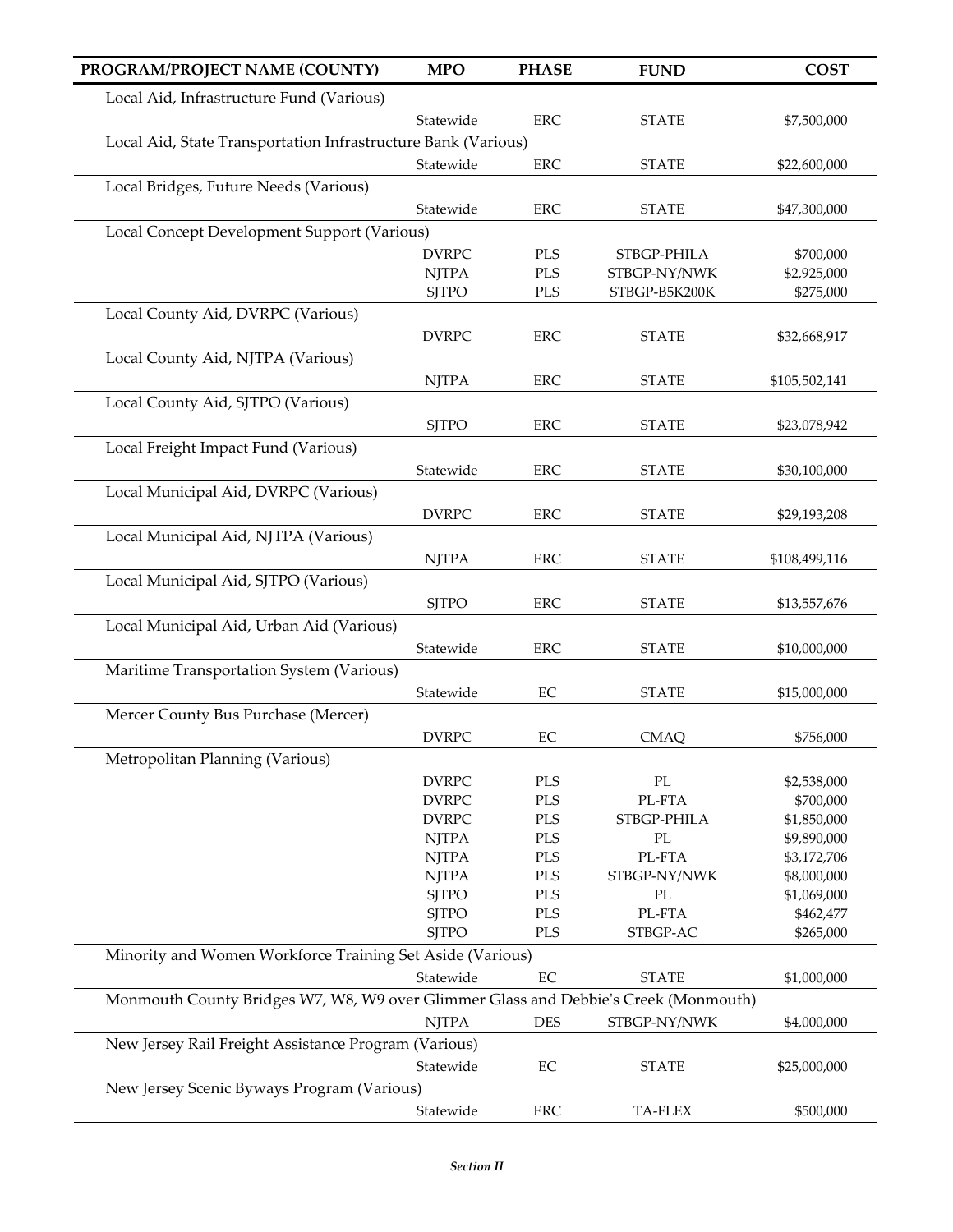| PROGRAM/PROJECT NAME (COUNTY)                                                        | <b>MPO</b>                                   | <b>PHASE</b> | <b>FUND</b>               | <b>COST</b>                |  |  |  |
|--------------------------------------------------------------------------------------|----------------------------------------------|--------------|---------------------------|----------------------------|--|--|--|
| NJTPA, Future Projects (Various)                                                     |                                              |              |                           |                            |  |  |  |
|                                                                                      | <b>NJTPA</b>                                 | ERC          | STBGP-NY/NWK              | \$29,075,000               |  |  |  |
| Openaki Road Bridge (Morris)                                                         |                                              |              |                           |                            |  |  |  |
|                                                                                      | <b>NJTPA</b>                                 | <b>DES</b>   | STBGP-NY/NWK              | \$1,000,000                |  |  |  |
| Orphan Bridge Reconstruction (Various)                                               |                                              |              |                           |                            |  |  |  |
|                                                                                      | Statewide                                    | $\rm EC$     | <b>STATE</b>              | \$4,000,000                |  |  |  |
| Pacific Avenue (CR 621), Fish Dock Road to Rambler Road (Cape May)                   |                                              |              |                           |                            |  |  |  |
|                                                                                      | <b>SJTPO</b>                                 | <b>CON</b>   | STBGP-B5K200K             | \$2,148,000                |  |  |  |
| PANY&NJ-NJDOT Project Program (Hudson)                                               |                                              |              |                           |                            |  |  |  |
|                                                                                      | <b>NJTPA</b>                                 | <b>ERC</b>   | <b>STATE</b>              | \$98,000,000               |  |  |  |
| Parkway Avenue (CR 634), Scotch Road (CR 611) to Route 31 (Pennington Road) (Mercer) |                                              |              |                           |                            |  |  |  |
|                                                                                      | <b>DVRPC</b>                                 | PE           | <b>HSIP</b>               | \$1,613,000                |  |  |  |
| Paterson Plank Road (CR 681), Bridge over Route 3 at MP 10.04 (Hudson)               |                                              |              |                           |                            |  |  |  |
|                                                                                      | <b>NJTPA</b>                                 | PE           | STBGP-OS-BRDG             | \$1,000,000                |  |  |  |
| <b>Pavement Preservation (Various)</b>                                               |                                              |              |                           |                            |  |  |  |
|                                                                                      | <b>DVRPC</b><br><b>DVRPC</b>                 | EC<br>EC     | <b>NHPP</b><br>STBGP-FLEX | \$8,000,000<br>\$2,000,000 |  |  |  |
|                                                                                      | <b>SJTPO</b>                                 | $\rm EC$     | <b>NHPP</b>               | \$4,000,000                |  |  |  |
|                                                                                      | <b>SJTPO</b>                                 | EC           | STBGP-FLEX                | \$1,000,000                |  |  |  |
| Pavement Preservation, NJTPA (Various)                                               |                                              |              |                           |                            |  |  |  |
|                                                                                      | <b>NJTPA</b>                                 | EC           | <b>NHPP</b>               | \$30,000,000               |  |  |  |
|                                                                                      | <b>NJTPA</b>                                 | EC           | STBGP-FLEX                | \$5,000,000                |  |  |  |
|                                                                                      | Planning and Research, Federal-Aid (Various) |              |                           |                            |  |  |  |
|                                                                                      | Statewide                                    | PLS          | <b>LTAP</b>               | \$150,000                  |  |  |  |
|                                                                                      | Statewide                                    | PLS          | <b>SPR</b>                | \$22,509,000               |  |  |  |
|                                                                                      | Statewide                                    | PLS          | STBGP-FLEX                | \$18,300,000               |  |  |  |
| Planning and Research, State (Various)                                               |                                              |              |                           |                            |  |  |  |
|                                                                                      | Statewide                                    | <b>PLS</b>   | <b>STATE</b>              | \$1,000,000                |  |  |  |
| Pre-Apprenticeship Training Program for Minorities and Women (Various)               |                                              |              |                           |                            |  |  |  |
|                                                                                      | Statewide                                    | EC           | STBGP-FLEX                | \$500,000                  |  |  |  |
| Program Implementation Costs, NJDOT (Various)                                        |                                              |              |                           |                            |  |  |  |
|                                                                                      | Statewide                                    | EC           | <b>STATE</b>              | \$104,040,000              |  |  |  |
| Project Development: Concept Development and Preliminary Engineering (Various)       | Statewide                                    |              |                           |                            |  |  |  |
|                                                                                      |                                              | CD           | <b>STATE</b>              | \$5,000,000                |  |  |  |
| Project Management & Reporting System (PMRS) (Various)                               |                                              |              |                           |                            |  |  |  |
| Project Management Improvement Initiative Support (Various)                          | Statewide                                    | <b>DES</b>   | <b>STATE</b>              | \$2,380,000                |  |  |  |
|                                                                                      | Statewide                                    | <b>DES</b>   |                           |                            |  |  |  |
|                                                                                      |                                              |              | <b>STATE</b>              | \$2,500,000                |  |  |  |
| Regional Action Program (Various)                                                    | Statewide                                    | EC           |                           | \$2,000,000                |  |  |  |
| Resurfacing Program (Various)                                                        |                                              |              | <b>STATE</b>              |                            |  |  |  |
|                                                                                      | Statewide                                    | EC           | <b>STATE</b>              | \$100,000,000              |  |  |  |
| Resurfacing, Federal (Various)                                                       |                                              |              |                           |                            |  |  |  |
|                                                                                      | Statewide                                    | <b>ERC</b>   | <b>NHPP</b>               | \$1,000,000                |  |  |  |
| Right of Way Database/Document Management System (Various)                           |                                              |              |                           |                            |  |  |  |
|                                                                                      | Statewide                                    | EC           | <b>STATE</b>              | \$300,000                  |  |  |  |
|                                                                                      |                                              |              |                           |                            |  |  |  |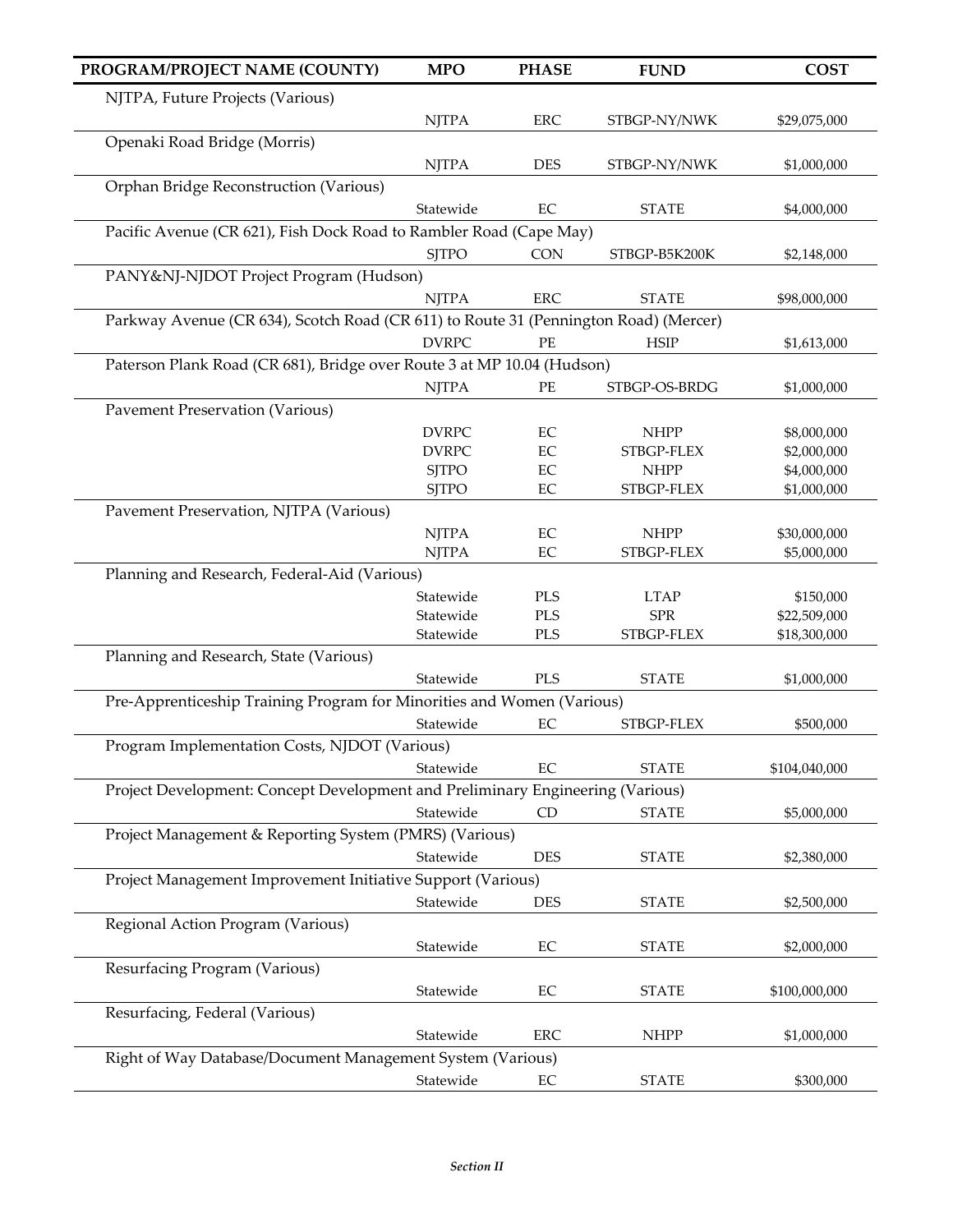| PROGRAM/PROJECT NAME (COUNTY)                                                 | <b>MPO</b>   | <b>PHASE</b> | <b>FUND</b>   | <b>COST</b>  |
|-------------------------------------------------------------------------------|--------------|--------------|---------------|--------------|
| Right of Way Full-Service Consultant Term Agreements (Various)                |              |              |               |              |
|                                                                               | Statewide    | <b>ROW</b>   | <b>STATE</b>  | \$50,000     |
|                                                                               | Statewide    | <b>ROW</b>   | STBGP-FLEX    | \$300,000    |
| Route 322B SB, Retaining Wall @ Raccoon Creek, Priority Repair (Gloucester)   |              |              |               |              |
|                                                                               | <b>DVRPC</b> | <b>ERC</b>   | <b>STATE</b>  | \$2,000,000  |
| Rumson Road over the Shrewsbury River, CR 520 (Monmouth)                      |              |              |               |              |
|                                                                               | <b>NJTPA</b> | <b>CON</b>   | STBGP-NY/NWK  | \$36,000,000 |
| Sign Structure Inspection Program (Various)                                   |              |              |               |              |
|                                                                               | Statewide    | $\rm EC$     | STBGP-FLEX    | \$2,100,000  |
| Sign Structure Rehabilitation/Replacement Program (Various)                   |              |              |               |              |
|                                                                               | Statewide    | <b>ERC</b>   | STBGP-FLEX    | \$1,000,000  |
| Sign Structure Replacement Contract 2016-3 (Various)                          |              |              |               |              |
|                                                                               | Statewide    | <b>CON</b>   | <b>NHPP</b>   | \$6,800,000  |
| Signs Program, Statewide (Various)                                            |              |              |               |              |
|                                                                               | Statewide    | EC           | <b>STATE</b>  | \$3,150,000  |
| SJTPO, Future Projects (Various)                                              |              |              |               |              |
|                                                                               | <b>SJTPO</b> | EC           | STBGP-AC      | \$446,000    |
| South Greenwich Street/Telegraph Road (CR 540), Phase 1 (Salem)               |              |              |               |              |
|                                                                               | <b>SJTPO</b> | <b>DES</b>   | STBGP-L5K     | \$150,000    |
| <b>Staff Augmentation (Various)</b>                                           |              |              |               |              |
|                                                                               | Statewide    | $\rm EC$     | <b>STATE</b>  | \$15,000,000 |
| State Police Enforcement and Safety Services (Various)                        |              |              |               |              |
|                                                                               | Statewide    | $\rm EC$     | <b>STATE</b>  | \$5,000,000  |
| Storm Water Asset Management (Various)                                        |              |              |               |              |
|                                                                               | Statewide    | <b>ERC</b>   | STBGP-FLEX    | \$5,000,000  |
| Taft Avenue, Pedestrian Bridge over Route 80 (Passaic)                        |              |              |               |              |
|                                                                               | <b>NJTPA</b> | <b>DES</b>   | <b>NHPP</b>   | \$850,000    |
| Title VI and Nondiscrimination Supporting Activities (Various)                |              |              |               |              |
|                                                                               | Statewide    | $\rm EC$     | <b>STATE</b>  | \$175,000    |
| Traffic Signal Replacement (Various)                                          |              |              |               |              |
|                                                                               | Statewide    | EC           | <b>STATE</b>  | \$9,000,000  |
| Training and Employee Development (Various)                                   |              |              |               |              |
|                                                                               | Statewide    | $\rm EC$     | STBGP-FLEX    | \$2,000,000  |
| Transportation and Community Development Initiative (TCDI) DVRPC (Various)    |              |              |               |              |
|                                                                               | <b>DVRPC</b> | EC           | STBGP-PHILA   | \$680,000    |
| Transportation Research Technology (Various)                                  |              |              |               |              |
|                                                                               | Statewide    | EC           | <b>STATE</b>  | \$900,000    |
| UHPC Overlay Research Project (8 Bridge Decks) (Various)                      |              |              |               |              |
|                                                                               | Statewide    | <b>CON</b>   | <b>STATE</b>  | \$8,500,000  |
| Unanticipated Design, Right of Way and Construction Expenses, State (Various) |              |              |               |              |
|                                                                               | Statewide    | <b>ERC</b>   | <b>STATE</b>  | \$35,290,000 |
| Utility Pole Mitigation (Various)                                             |              |              |               |              |
|                                                                               | Statewide    | EC           | <b>HSIP</b>   | \$175,000    |
| Utility Reconnaissance and Relocation (Various)                               |              |              |               |              |
|                                                                               | Statewide    | $\rm EC$     | <b>STATE</b>  | \$2,500,000  |
| Washington Turnpike, Bridge over West Branch of Wading River (Burlington)     |              |              |               |              |
|                                                                               | <b>DVRPC</b> | <b>DES</b>   | STBGP-OS-BRDG | \$1,250,000  |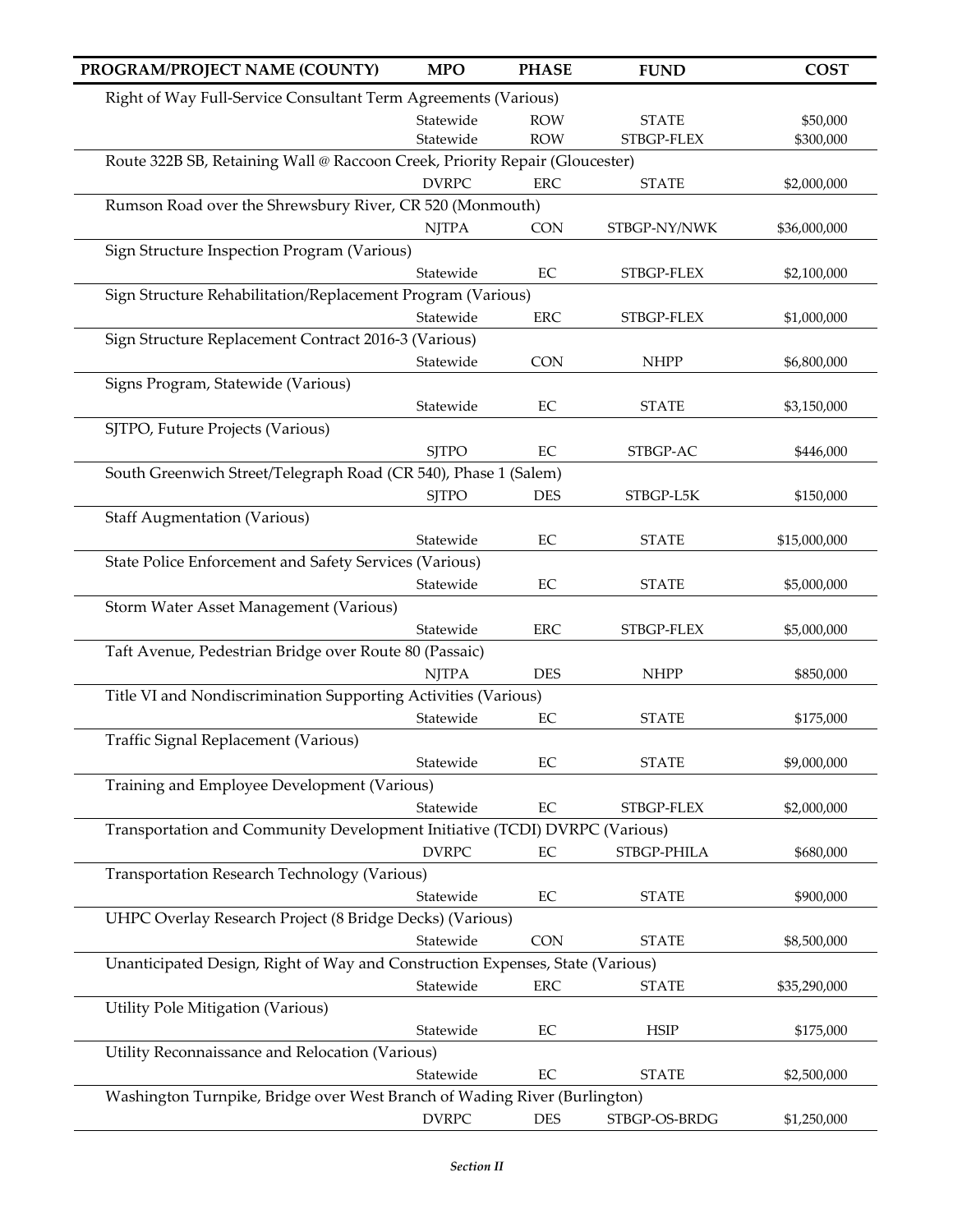| PROGRAM/PROJECT NAME (COUNTY)                                                                | <b>MPO</b>   | <b>PHASE</b> | <b>FUND</b>   | <b>COST</b>  |
|----------------------------------------------------------------------------------------------|--------------|--------------|---------------|--------------|
| Youth Employment and TRAC Programs (Various)                                                 |              |              |               |              |
|                                                                                              | Statewide    | $\rm EC$     | STBGP-FLEX    | \$350,000    |
| Route 4, Bridge over Palisade Avenue, Windsor Road and CSX Railroad (Bergen)                 |              |              |               |              |
|                                                                                              | <b>NJTPA</b> | <b>ROW</b>   | <b>NHPP</b>   | \$1,500,000  |
| Route 4, Grand Avenue Bridge (Bergen)                                                        |              |              |               |              |
|                                                                                              | <b>NJTPA</b> | DES          | <b>NHPP</b>   | \$4,000,000  |
| Route 4, Jones Road Bridge (Bergen)                                                          |              |              |               |              |
|                                                                                              | <b>NJTPA</b> | <b>ROW</b>   | <b>NHPP</b>   | \$600,000    |
|                                                                                              | <b>NJTPA</b> | UTI          | <b>NHPP</b>   | \$6,000,000  |
| Route 7, Kearny, Drainage Improvements (Hudson)                                              | <b>NJTPA</b> | <b>ROW</b>   |               |              |
| Route 7, Mill Street (CR 672) to Park Avenue (CR 646) (Essex)                                |              |              | <b>NHPP</b>   | \$3,400,000  |
|                                                                                              | <b>NJTPA</b> | <b>ROW</b>   | <b>HSIP</b>   | \$500,000    |
| Route 21, Lafayette Street to On Ramp at Interchange 7 (Essex)                               |              |              |               |              |
|                                                                                              | <b>NJTPA</b> | <b>CON</b>   | <b>NHPP</b>   | \$4,050,000  |
| Route 21, Newark Riverfront Pedestrian and Bicycle Access (Essex)                            |              |              |               |              |
|                                                                                              | <b>NJTPA</b> | ERC          | <b>DEMO</b>   | \$4,700,000  |
| Route 22, Bridge over Echo Lake (Union)                                                      |              |              |               |              |
|                                                                                              | <b>NJTPA</b> | <b>ROW</b>   | <b>STATE</b>  | \$300,000    |
| Route 23, Bridge over Pequannock River / Hamburg Turnpike (Morris)                           |              |              |               |              |
|                                                                                              | <b>NJTPA</b> | <b>DES</b>   | <b>NHPP</b>   | \$8,500,000  |
| Route 27, Dehart Place to Route 21 (Union)                                                   |              |              |               |              |
|                                                                                              | <b>NJTPA</b> | <b>CON</b>   | <b>NHPP</b>   | \$13,264,000 |
| Route 29, Alexauken Creek Road to Washington Street (Hunterdon)                              |              |              |               |              |
|                                                                                              | <b>NJTPA</b> | $\rm PE$     | STBGP-FLEX    | \$1,300,000  |
| Route 29, Bridge over Copper Creek (Hunterdon)                                               |              |              |               |              |
| Route 29, Cass Street to Calhoun Street, Drainage (Mercer)                                   | <b>NJTPA</b> | $\rm PE$     | STBGP-OS-BRDG | \$400,000    |
|                                                                                              | <b>DVRPC</b> | <b>CON</b>   | <b>NHPP</b>   | \$22,000,000 |
| Route 30, Atco Avenue to Route 206 (Camden)                                                  |              |              |               |              |
|                                                                                              | <b>DVRPC</b> | <b>CON</b>   | <b>NHPP</b>   | \$7,896,000  |
|                                                                                              | <b>SJTPO</b> | <b>CON</b>   | <b>NHPP</b>   | \$1,704,500  |
| Route 30, Bridge over Beach Thorofare (Atlantic)                                             |              |              |               |              |
|                                                                                              | <b>SJTPO</b> | <b>CON</b>   | <b>NHPP</b>   | \$18,250,000 |
| Route 30, Bridge over Duck Thorofare (Atlantic)                                              |              |              |               |              |
|                                                                                              | <b>SJTPO</b> | PE           | <b>NHPP</b>   | \$1,000,000  |
| Route 33, Bridge over Millstone River (Monmouth)                                             |              |              |               |              |
|                                                                                              | <b>NJTPA</b> | DES          | <b>NHPP</b>   | \$1,000,000  |
| Route 35, Bridge over North Branch of Wreck Pond (Monmouth)                                  |              |              |               |              |
|                                                                                              | <b>NJTPA</b> | <b>DES</b>   | <b>NHPP</b>   | \$1,250,000  |
| Route 35, Osborne Avenue to Manasquan River & Old Bridge Road to Route 34 & Route 70 (Ocean) |              | PE           | <b>NHPP</b>   |              |
| Route 40, Elmer Lake to Elmwood Avenue (Gloucester)                                          | <b>NJTPA</b> |              |               | \$1,500,000  |
|                                                                                              | <b>DVRPC</b> | <b>CON</b>   | <b>NHPP</b>   | \$3,508,000  |
|                                                                                              | <b>SJTPO</b> | CON          | <b>NHPP</b>   | \$4,862,000  |
| Route 42, Kennedy Ave. to Atlantic City Expressway (Gloucester)                              |              |              |               |              |
|                                                                                              | <b>DVRPC</b> | CON          | <b>NHPP</b>   | \$37,000,000 |